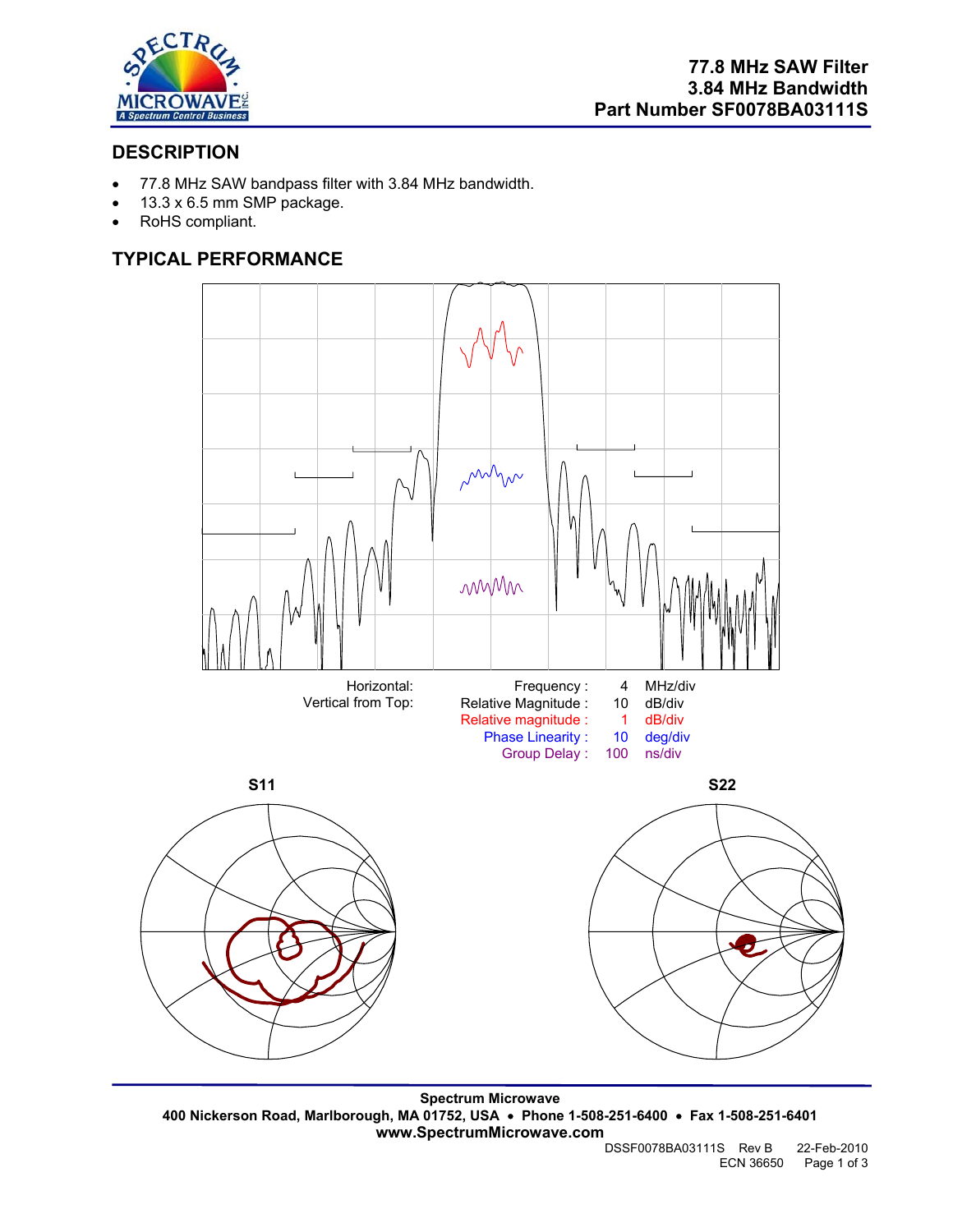

## **SPECIFICATION**

| Parameter <sup>2</sup>                   | <b>Min</b> | <b>Typ</b> | <b>Max</b> | <b>Units</b> |
|------------------------------------------|------------|------------|------------|--------------|
| Center Frequency (Fc) <sup>1</sup>       |            | 77.8       |            | MHz          |
| <b>Operating Bandwidth</b>               | 3.84       | 4.10       |            | <b>MHz</b>   |
| <b>Insertion Loss</b>                    |            | 16         | 17         | dB           |
| Amplitude Ripple <sup>3</sup>            |            | 0.8        | 1          | dB p-p       |
| <b>Triple Travel Suppression</b>         | 35         | 43         |            | dВ           |
| Phase Deviation from Linear <sup>3</sup> |            | 3          | 8          | deg p-p      |
| Group Delay Variation <sup>3</sup>       |            | 50         | 150        | ns p-p       |
| Absolute Delay                           |            | 0.97       |            | <b>us</b>    |
| Rejection at Fc+/-3.5 MHz <sup>2</sup>   | 5          | 7          |            | dВ           |
| Rejection at Fc+4.4 MHz <sup>2</sup>     | 16         | 18         |            | dB           |
| Rejection <sup>2</sup><br>0.3 to 64 MHz  | 45         | 56         |            | dB           |
| 64 to 68 MHz                             | 35         | 44         |            | dB           |
| 68 to 72 MHz                             | 30         | 35         |            | dB           |
| 84 to 88 MHz                             | 30         | 34         |            | dB           |
| 88 to 92 MHz                             | 35         | 45         |            | dB           |
| 92 to 120 MHz                            | 45         | 50         |            | dB           |
| 120 to 175 MHz                           | 28         | 32         |            | dB           |
| 175 to 210 MHz                           | 35         | 55         |            | dВ           |
| 250 to 500 MHz                           | 45         | 55         |            | dВ           |
| Input/Output Return Loss (Fc+/-1.92 MHz) | 8          | 10         |            | dB           |
| Temperature Coefficient of Frequency     |            | $-74$      |            | ppm/°C       |
| System Source and Load Impedance         |            | 50         |            | Ω            |

Notes: 1. Fixed reference frequency.

2. Rejection relative to passband insertion loss

3. Evaluated over 3.84 MHz.

4. All parameters met over operating temperature range.

## **MAXIMUM RATINGS**

| Parameter                          |       | иах |        |
|------------------------------------|-------|-----|--------|
| Storage Temperature Range          | -40   | 85  | $\sim$ |
| <b>Operating Temperature Range</b> | $-10$ | 75  | $\sim$ |
| Input Power Level                  | -     | -22 | dBm    |

### **MATCHING CIRCUIT**



Notes:

1. Recommend the use of  $<sup>+</sup>/-2%$  tolerance components.</sup>

2. Component values shown are for guidance only and may change depending on board layout.

**Spectrum Microwave 400 Nickerson Road, Marlborough, MA 01752, USA** • **Phone 1-508-251-6400** • **Fax 1-508-251-6401 www.SpectrumMicrowave.com**